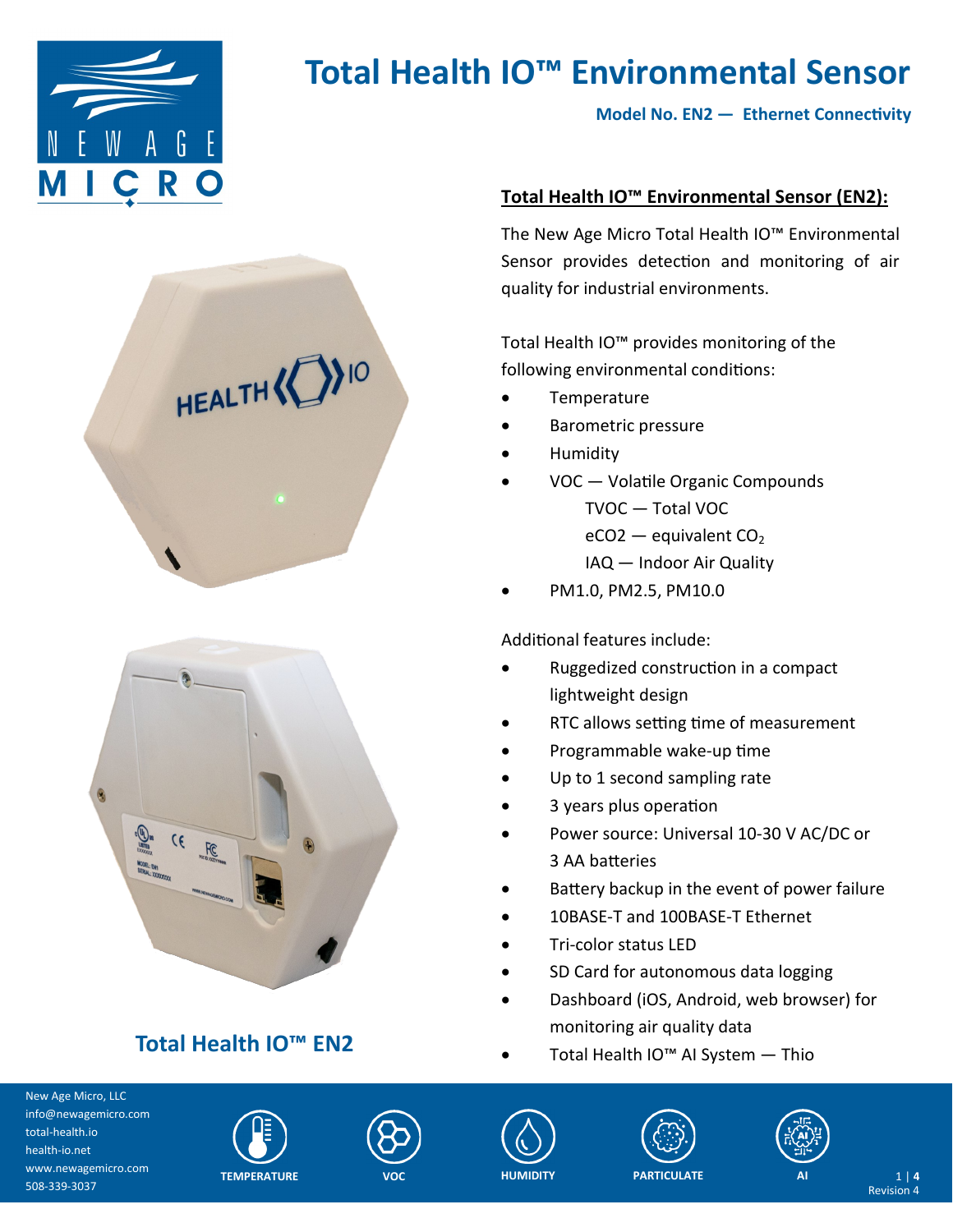

**Model No. EN2 — Ethernet Connectivity**

### **Total Health IO™ Environmental Sensor (EN2):**

Built on top of a robust environmental sensing platform is Thio, the Total Health IO™ AI system, driving deeper insight into environmental conditions through machine learning. By leveraging modern IoT infrastructure along with popular environmental and building management system protocols, Thio provides fully integrated access for quantifying environments where we spend the majority of our waking hours. The capabilities of Thio include:

- Ability to recognize and classify different gas mixtures for space and occupant health.
	- $\Rightarrow$  Specific user applications can be done as a service.
- Automatically adjusts to changes in the environment.
	- $\Rightarrow$  Transmission of alerts in response to rapid environmental changes.
- Ability to be trained on multiple environmental conditions for recognition of exposure to various hazards in susceptible environments such as:
	- Office Space  $\checkmark$  Manufacturing Environments  $\checkmark$  Shop Floors Automobiles  $\checkmark$  Lab Spaces  $\checkmark$  Retail Spaces
- Sophisticated Data Fusion combines over 25 health metrics.

Thio is the first step in going beyond comfort control into a new era of occupant-focused healthy buildings.

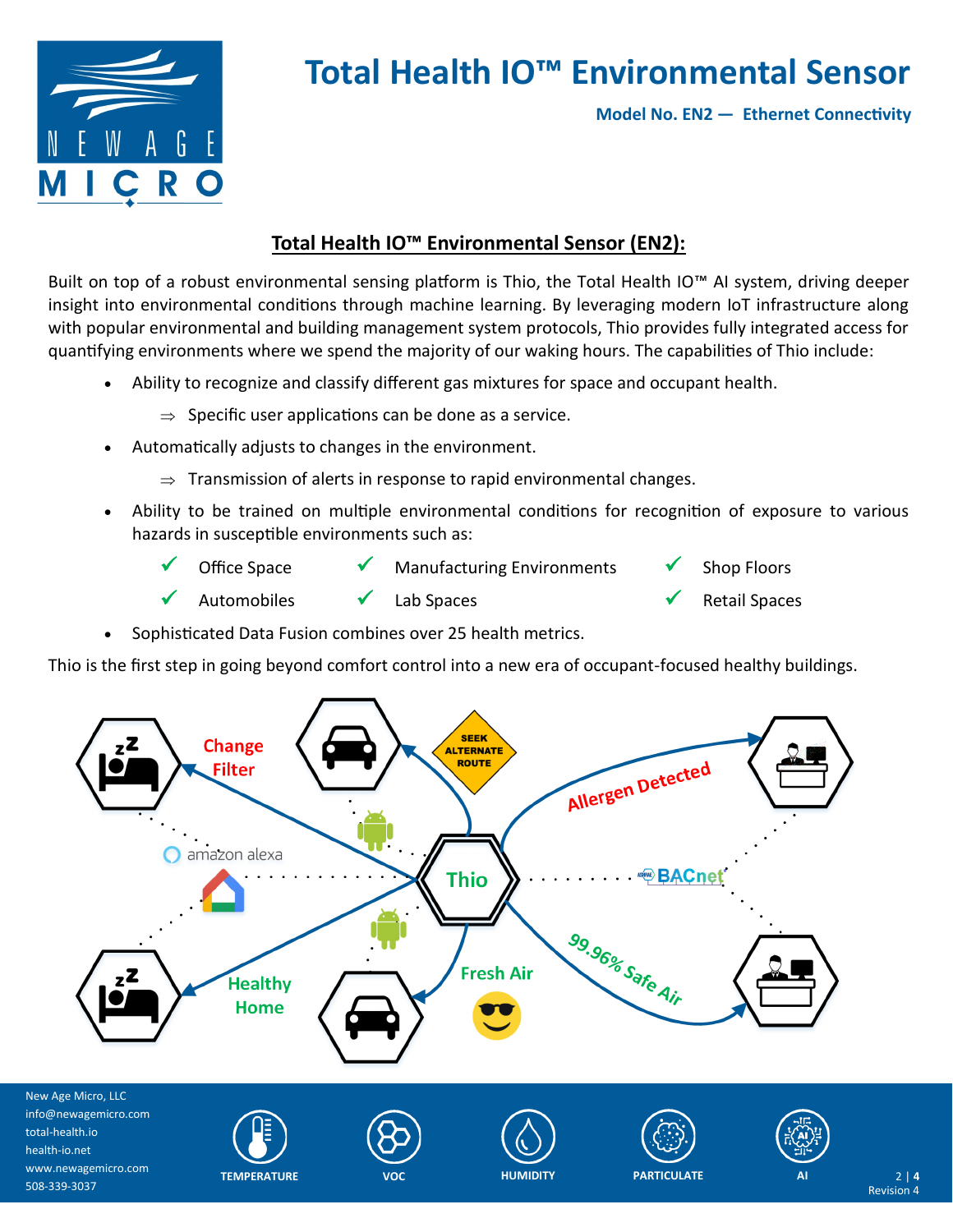

**Model No. EN2 — Ethernet Connectivity**

### **Total Health IO™ Physical Specifications and Mounting**



New Age Micro, LLC info@newagemicro.com total-health.io health-io.net www.newagemicro.com 508-339-3037









Revision 4 **AI** 3 | **4**